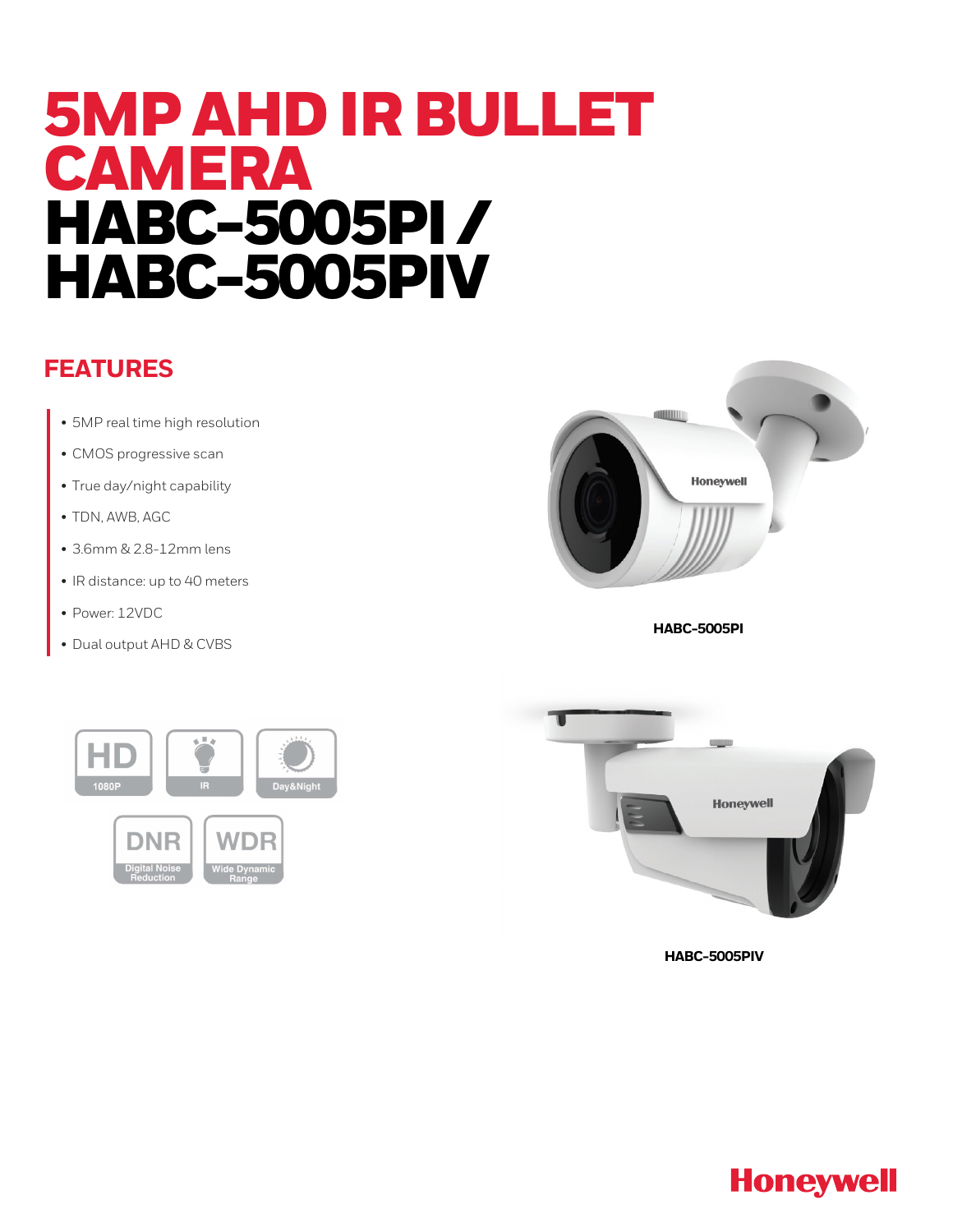# **HABC-5005PI/ HABC-5005PIV**

## **5 MP AHD IR Bullet Cameras**

# **TECHNICAL SPECIFICATIONS**

| <b>Part Code</b>             | <b>HABC-5005PI</b>                                                       | <b>HABC-5005PIV</b>      |
|------------------------------|--------------------------------------------------------------------------|--------------------------|
| System                       |                                                                          |                          |
| Video Standard               | PAL/NTSC                                                                 |                          |
| Scanning System              | Progressive                                                              |                          |
| Image Sensor                 | 1/2.5" CMOS sensor                                                       |                          |
| Resolution                   | 5M                                                                       |                          |
| Number of Pixels             | 5M:2592*1944                                                             |                          |
| Minimum Illumination         | 0.01Lux BW, 0 Lux IR                                                     |                          |
| Video Output                 | AHD BNC, CVBS terminal                                                   |                          |
| Video Frame Rate             | 20 - 30 fps (PAL/NTSC)                                                   |                          |
| RF Option                    | Internal                                                                 |                          |
| Automatic Electronic Shutter | AUTO, PAL:1/25 s~ 1/10,000 s NTSC: 1/30 s to<br>1/10,000s                |                          |
| Lens Type                    | 3.6 mm                                                                   | $2.8 - 12$ mm            |
| IR LEDS                      | $14\mu$ x 20PCS                                                          | $42 \mu x 4PCS$          |
| IR Illumination Distance     | Up to 25 M                                                               | Up to 40 M               |
| SNR                          | $>50$ dB                                                                 |                          |
| Day/Night                    | Yes                                                                      |                          |
| Automatic Gain Control       | Auto                                                                     |                          |
| White Balance                | Auto / Manual                                                            |                          |
| Digital Noise Reduction      | Yes                                                                      |                          |
| <b>WDR</b>                   | <b>DWDR</b>                                                              |                          |
| <b>OSD</b>                   | Yes                                                                      |                          |
| Electrical                   |                                                                          |                          |
| Input Voltage                | DC12V±10%,<br>700mA                                                      | DC12V±10%,<br>750mA      |
| Power Consumption            | $6W \pm 10\%$                                                            |                          |
| Mechanical                   |                                                                          |                          |
| Dimensions                   | 158(W) x 73(H) x 76(D)mm                                                 | 211(W) x 92(H) x 90(D)mm |
| Weight                       | 650g                                                                     | 1400g                    |
| Construction                 | Metal Housing                                                            |                          |
| Connectors                   | Video output: AHD BNC connector; CVBS terminal, Power input: 2.1 mm plug |                          |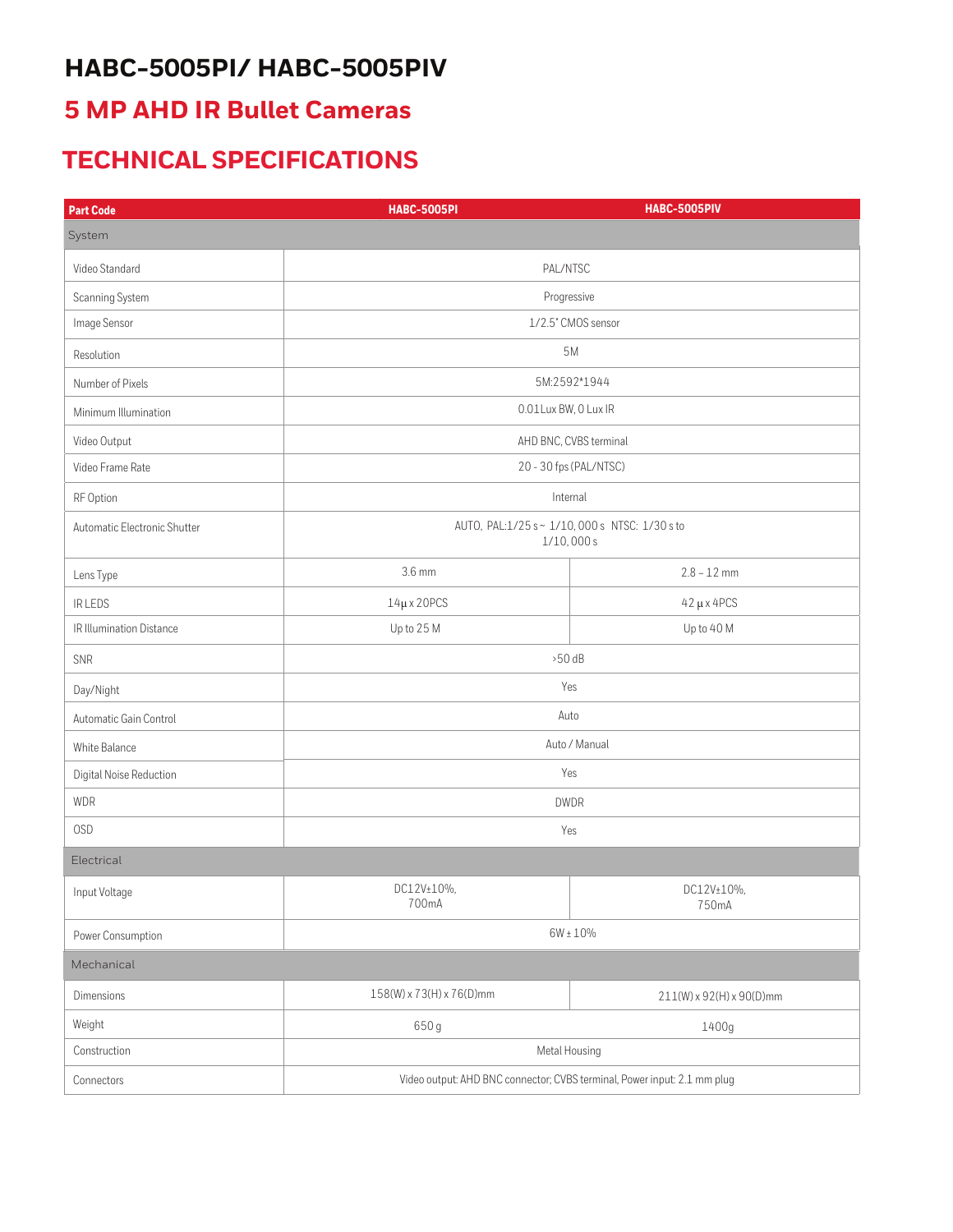# **HABC-5005PI/ HABC-5005PIV**

# **5 MP AHD IR Bullet Cameras**

| Environmental                |                                    |  |
|------------------------------|------------------------------------|--|
| <b>Operating Temperature</b> | $-10^{\circ}$ C ~ +60 $^{\circ}$ C |  |
| Relative Humidity            | 95% Max                            |  |
| IP Rating                    | <b>IP67</b>                        |  |
| Regulatory                   |                                    |  |
| Certification                | <b>CE</b>                          |  |
| <b>System Compatibility</b>  |                                    |  |
| Compatible DVR               | AHD DVR                            |  |

Note: Honeywell reserves the right, without notification, to make changes in product design and/or specifications.

# **Dimensions (mm)**

### **HABC-5005PI**



**HABC-5005PIV**